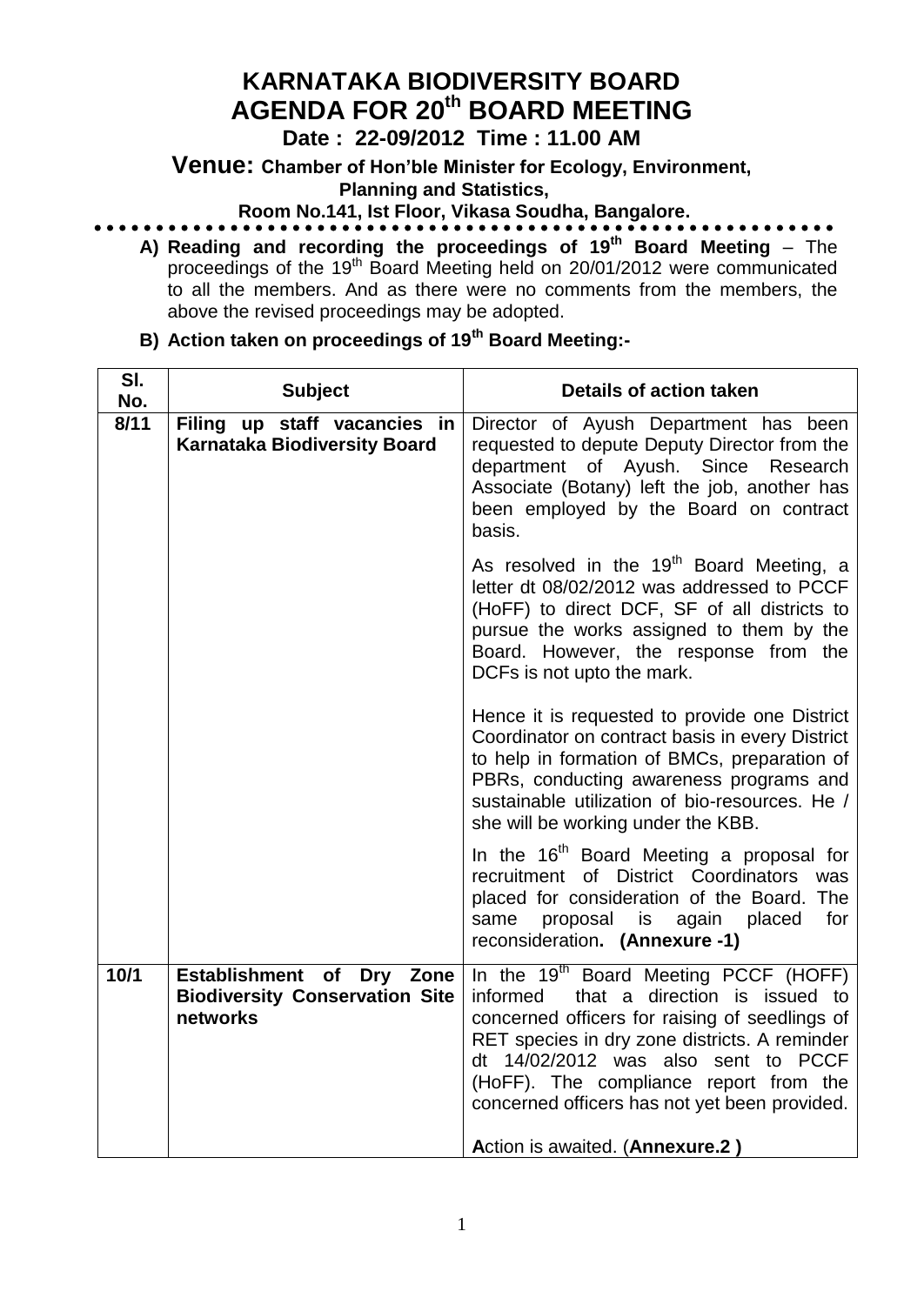| 12/22 | <b>Protection of Mangroves</b> | Request reminders have been made to<br>PCCF (HoFF) on the subject of identifying<br>mangrove patches and notifying them as<br>protected forests. The compliance report from<br>the PCCF (HoFF) is awaited. (Annexure3)                                                                                                                                                                                                                                                                                                                                                                                                                                                                                                                                                                                                                                                                                                                                                                                                                                                                                                                                                                                                                                                                                                                                                                                                                                                                                                                                                                                                                                                                                                                                                                                                                                                                                                                                                                                                                                                                       |
|-------|--------------------------------|----------------------------------------------------------------------------------------------------------------------------------------------------------------------------------------------------------------------------------------------------------------------------------------------------------------------------------------------------------------------------------------------------------------------------------------------------------------------------------------------------------------------------------------------------------------------------------------------------------------------------------------------------------------------------------------------------------------------------------------------------------------------------------------------------------------------------------------------------------------------------------------------------------------------------------------------------------------------------------------------------------------------------------------------------------------------------------------------------------------------------------------------------------------------------------------------------------------------------------------------------------------------------------------------------------------------------------------------------------------------------------------------------------------------------------------------------------------------------------------------------------------------------------------------------------------------------------------------------------------------------------------------------------------------------------------------------------------------------------------------------------------------------------------------------------------------------------------------------------------------------------------------------------------------------------------------------------------------------------------------------------------------------------------------------------------------------------------------|
| 13/11 | Bt. Brinjal - Bt. Crop         | The issue was deliberated in the 19 <sup>th</sup> Board<br>Meeting and it was clarified that the subject<br>comes under the purview of<br>National<br>Biodiversity Authority. Therefore it<br>was<br>resolved that it is for the National Biodiversity<br>Authority to take necessary action at their<br>end against institutions/companies regarding<br>alleged violations of provisions<br>under<br>Biodiversity Act 2002.<br>dated<br>01/06/2012, the<br>National<br>On<br>Biodiversity Authority informed KBB that in<br>order to implement their resolution dated 20 <sup>th</sup><br>June 2011, the NBA had decided to file a<br>complaint under Section 61 (a) of the<br>Biological Diversity Act against M/s. Mahyco<br>for the violation of Section 3 of the Biological<br>Diversity Act. The complaint will be filed at<br>the criminal court in Dharwad where the<br>alleged misappropriation of local<br>brinjal<br>varieties by M/s. Mahyco has taken place.<br>Accordingly, under Biological Diversity Act<br>and Rules NBA has issued directions to the<br>KBB to act as co-complainant and give its full<br>technical and logistical co-operation to the<br>officers of NBA during the period of filing of<br>the aforementioned complaint against M/s.<br>Mahyco and the legal proceedings thereafter.<br>They have further directed that KBB may<br>send a communication to PCCF and HoFF of<br>Forest Department Karnataka to direct<br>concerned Divisional Forest Officer Dharwad<br>to act as co-complainant along with KBB and<br>NBA. The NBA shall take care of all legal<br>expenses involved in this case.<br>Accordingly, PCCF (HoFF), DCF, Dharwad<br>have been requested by KBB. Shortly a<br>meeting is being convened by NBA to finalize<br>further course of action. It is proposed to<br>authorize Member Secretary to permit DCF,<br>KBB, DCF, Dharwad and RFO, Dharwad to<br>act as co-complainants in the said case and<br>provide all necessary co-operation to the<br>NBA.<br>The matter is placed before the Board for<br>consideration. (Annexure4) |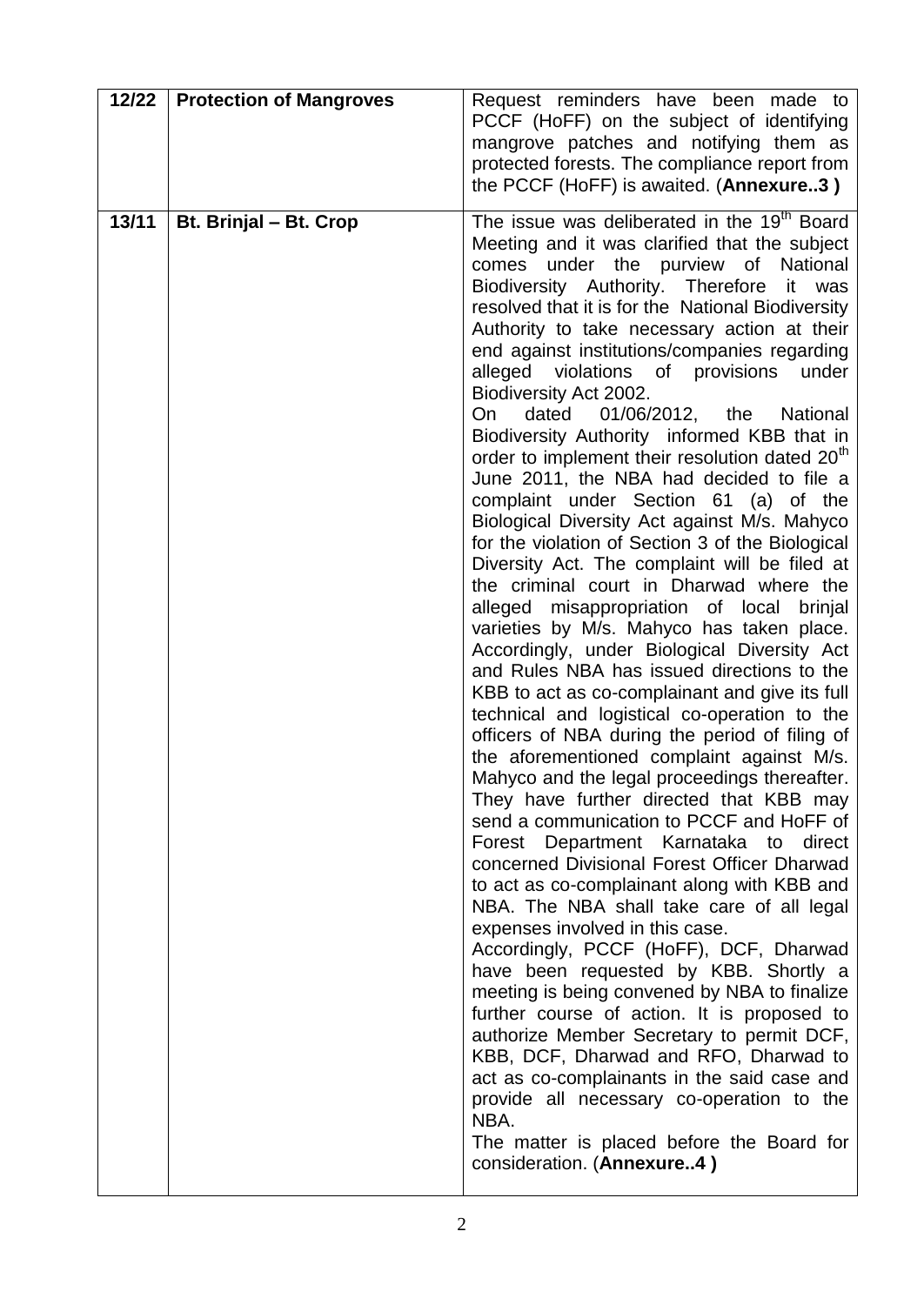| 14/1 | Removal of some species from<br>purview<br>of<br><b>Biological</b><br>the<br>Diversity Act<br>under<br>2002<br>Section-40. | The PCCF(HoFF) had informed the Board<br>that action taken report on regulation of<br>harvesting of Cinnamomum species and<br>method of extraction of Curcuma angustifolia<br>would be brought in the next meeting of the<br>Board. In this regard, a reminder was sent to<br>PCCF (HoFF) on 13/2/2012.<br>Action taken report awaited. (Annexure5)                                                                 |
|------|----------------------------------------------------------------------------------------------------------------------------|---------------------------------------------------------------------------------------------------------------------------------------------------------------------------------------------------------------------------------------------------------------------------------------------------------------------------------------------------------------------------------------------------------------------|
| 14/3 | <b>Declaring Heritage Sites</b>                                                                                            | The next date of hearing in the WP No:<br>39065/2011 (GM-RES) PIL in the High Court<br>of Karnataka regarding Netrani island is on<br>31/08/2012. The Karnataka<br><b>Biodiversity</b><br>Board, as respondent, has filed statement of<br>objections.                                                                                                                                                               |
| 14/4 | <b>Site</b><br>Heritage<br><b>Management</b><br><b>Rules</b>                                                               | The Secretary NBA has been requested to<br>draft<br>Management<br><b>Rules</b><br>send<br>for<br>Conservation of Heritage Site to MoEF, New<br>Delhi for consultation. Their reply is awaited.<br>(Annexure6)                                                                                                                                                                                                       |
| 14/5 | <b>Declaration of Heritage Trees</b>                                                                                       | The draft Heritage Tree Management Rules<br>will be sent to Ministry of Environment and<br>Forests for consultation as per section-37(2)<br>2002<br>Biodiversity Act<br>after<br>of<br>some<br>modifications including suitable provisions for<br>incentives etc.,                                                                                                                                                  |
| 14/8 | <b>Protection of Estuaries</b>                                                                                             | Dr. V.N. Naik, Department of Marine Biology,<br>Karnataka University, P.G.Center, Karwar has<br>been requested to furnish some information<br>such as Maps, Survey number-wise details of<br>proposed sites, resolutions of BMCs and<br>consent of Departments of Forest, Ports and<br>Surface Transport, KIADB, Owners of Salt<br>Pans and individual land holders.<br>As per suggestions of ACS, Dept of FEE, the |
|      |                                                                                                                            | guidelines on Heritage Sites framed by NBA<br>have been sent to DCF (SF), Uttara Kannada<br>district and DCF, (Territorial) Honnavar<br>division to publicize the implications of<br>declaration of Kali and Aghanashini estuaries<br>as Biodiversity Heritage Site before seeking<br>the consent of the stakeholders.                                                                                              |
| 14/9 | Preparation<br>of documentary<br>film                                                                                      | The work is assigned to M/s Shramajeevi Agri<br>Films and it is nearing completion.                                                                                                                                                                                                                                                                                                                                 |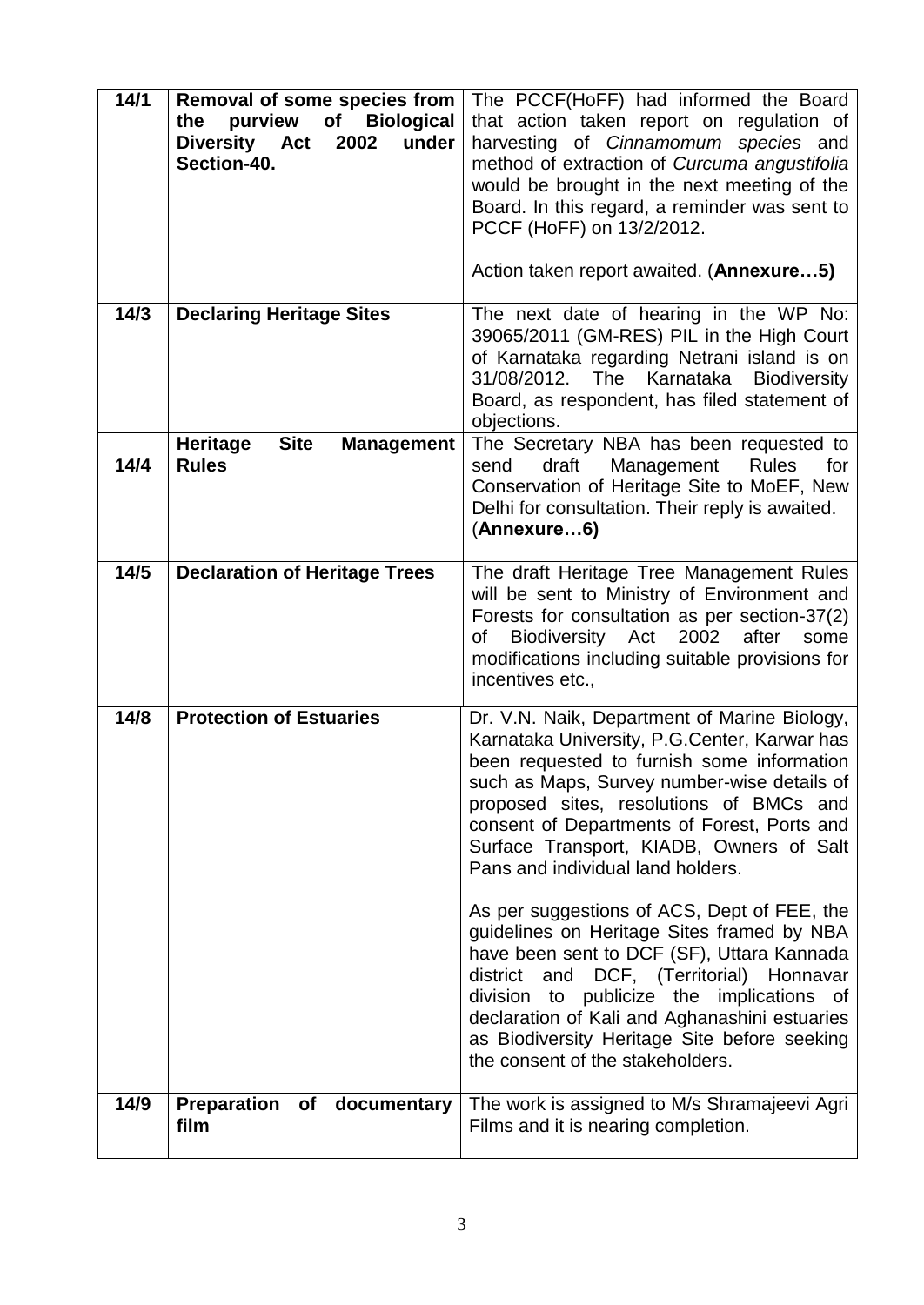| 14/10 | <b>Biodiversity</b><br><b>Conference</b><br>of<br><b>Committees</b><br><b>Management</b><br>in<br><b>Bangalore</b>                                                                     | The PCCF (HoFF) had agreed to provide<br>resources of Forest Department in organizing<br>the Conference of Biodiversity Management<br>Committees in Bangalore. PCCF (HoFF) was<br>16/02/2012<br>to<br>direct<br>requested<br>on<br>Conservator<br>Forests, Bangalore<br>of<br>to<br>organize one day conference in the month of<br>April 2012.                                              |
|-------|----------------------------------------------------------------------------------------------------------------------------------------------------------------------------------------|---------------------------------------------------------------------------------------------------------------------------------------------------------------------------------------------------------------------------------------------------------------------------------------------------------------------------------------------------------------------------------------------|
| 14/11 | <b>Amendment to Karnataka Tree</b><br><b>Preservation Act.</b>                                                                                                                         | The PCCF (HoFF) informed the Board that<br>final view on the matter will be informed to the<br>Board in the next meeting.                                                                                                                                                                                                                                                                   |
|       |                                                                                                                                                                                        | As per the discussion held in 19 <sup>th</sup> Board<br>Meeting, a letter was addressed to PCCF<br>(HoFF) on 14/2/2012.                                                                                                                                                                                                                                                                     |
|       |                                                                                                                                                                                        | The reply is awaited. (Annexure7)                                                                                                                                                                                                                                                                                                                                                           |
| 14/13 | Preparation of district level<br><b>Action plan on Biodiversity</b>                                                                                                                    | It was decided by the Board that a model<br>guidelines for preparation of District level<br>Action Plan on Biodiversity may be drafted by<br>a Committee headed by Dr Ramakrishna with<br>Dr. Subhash Chandran as member.                                                                                                                                                                   |
|       |                                                                                                                                                                                        | The two member committee may have to visit<br>Zilla<br>Panchayaths,<br>Rural<br>Development<br>Panchayath Department and<br>other line<br>departments to get required information. This<br>requires travelling and other expenses for the<br>members. The two members of the committee<br>may be provided with honorarium and actual<br>TA and DA.                                          |
|       |                                                                                                                                                                                        | The subject is placed before the Board for<br>consideration.                                                                                                                                                                                                                                                                                                                                |
| 14/14 | Project proposal of Pilikula<br><b>Nisarga Dhama Society (R)</b>                                                                                                                       | The work is under progress.                                                                                                                                                                                                                                                                                                                                                                 |
| 14/16 | Project proposal of Baseline<br>profiling of Cultural-Heritage<br><b>Biodiversity</b><br><b>Resources</b><br><u>in</u><br><b>Select</b><br><b>Eco-Zones</b><br><b>of</b><br>Karnataka. | The work is under progress.                                                                                                                                                                                                                                                                                                                                                                 |
| 15/1  | <b>Declaration of Natural Heritage</b><br><b>Sites</b>                                                                                                                                 | As per decision of the Board, a reminder has<br>been sent to DCF, Sagar asking for submission of<br>the detailed report and proposal on Hosagunda<br>sacred grove of Sagar taluk. The Member<br>Secretary visited the spot on 05/04/2012 along<br>with Deputy Conservator of Forests, Sagar and<br>his field staff. Thereafter attended meeting<br>conducted by Chairman, Western ghat Task |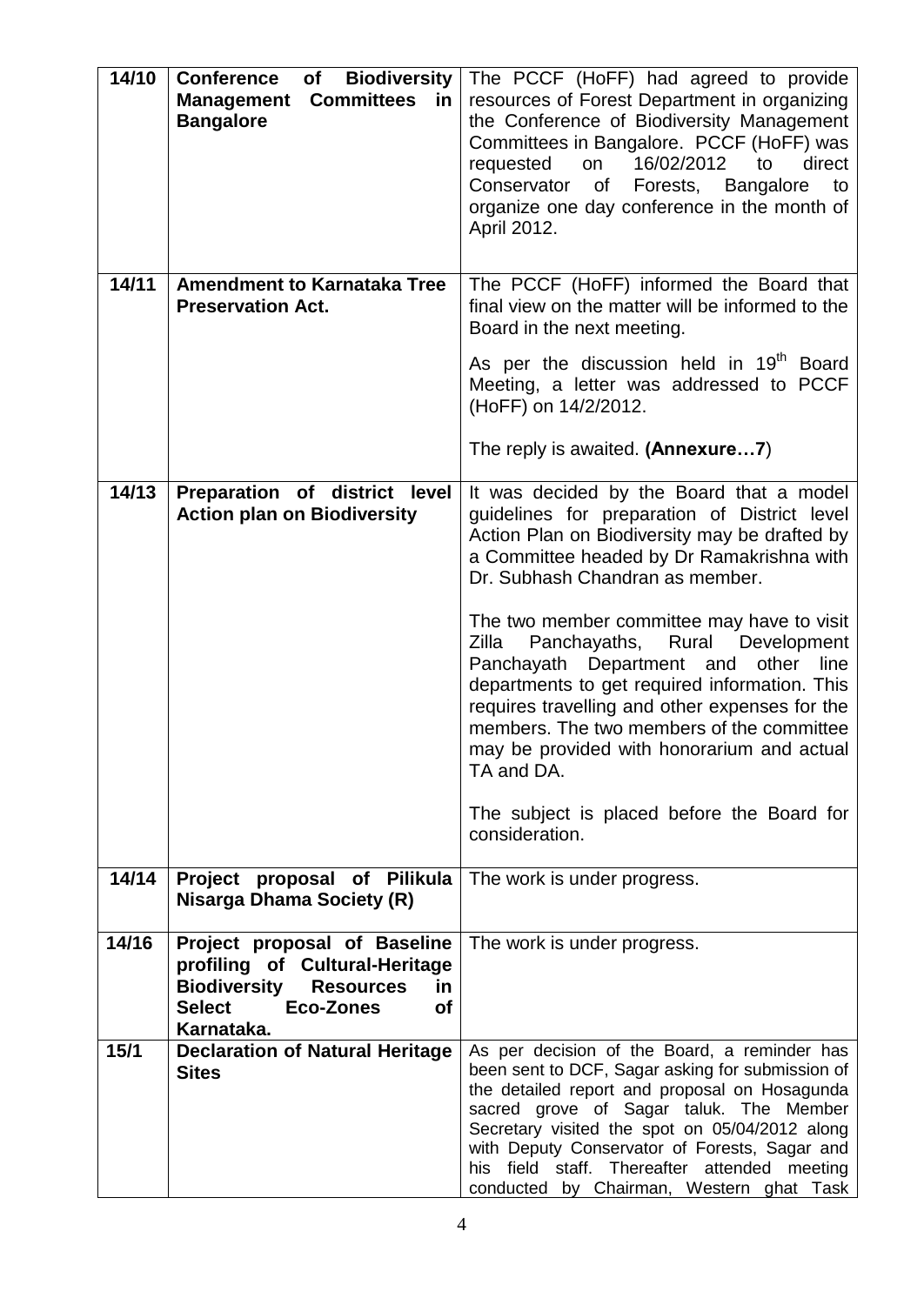|       |                                                                                                                                                                                          | Force in Sagar. The said land is a forest land. But,<br>Umamaheshwara Seva Trust (regd), a temple,<br>other building and a Kalyani are being constructed<br>by breaking the forest land. Sri. C.M.N.Shastry, is<br>Managing Trustee.<br>DCF, Sagar was<br>the<br>requested to prevent encroachment in forest land<br>and send detailed report to KBB for further<br>needful.                                               |
|-------|------------------------------------------------------------------------------------------------------------------------------------------------------------------------------------------|----------------------------------------------------------------------------------------------------------------------------------------------------------------------------------------------------------------------------------------------------------------------------------------------------------------------------------------------------------------------------------------------------------------------------|
| 15/2  | <b>Declaration</b><br><b>of</b><br>Agro<br><b>Biodiversity Heritage Site</b>                                                                                                             | Dr. G.S.Mohan, Asst. Prof. Ponnampet<br>College, was assigned a research project on<br>the subject. But, he has resigned from the<br>post in UAS, Bangalore and hence the<br>sanctioned project is withdrawn at the request<br>of UAS. Therefore the data essential for<br>declaration of Agro Biodiversity Heritage Site<br>could not be documented.                                                                      |
| 15/10 | <b>Integrated Ecological Carrying</b><br>Capacity<br>study<br>of<br><b>Uttara</b><br><b>Kannada District</b>                                                                             | The project period expired on 16/03/2012. A<br>review meeting was conducted on 30/05/2012<br>under the Chairmanship of ACS, Dept. of FEE<br>and directions have been issued to IISc to<br>submit the draft final report of the project<br>early.                                                                                                                                                                           |
| 15/12 | <b>Declaration</b><br><b>of</b><br>Sri.<br>Lakshmikantha<br>Swamy,<br><b>Medicinal</b><br>Eco-park,<br>(Sri<br>Giri),<br>Devaragudda<br>Padmanabhanagar, Bangalore,<br>as heritage site. | It was resolved to obtain the approval of<br>BBMP and Urban Development Department<br>for Declaration of Sri. Lakshmikantha swamy,<br>Medicinal Eco-park, Devaragudda (Sri giri),<br>Padmanabhanagar, Bangalore as heritage<br>site as BBMP is the jurisdictional local body<br>under Biodiversity Act 2002.                                                                                                               |
|       |                                                                                                                                                                                          | In the meantime, the trust has complained on<br>11/4/2012 that the BBMP Authorities have<br>burnt certain area of the Park and some<br>medicinal plants have also been destroyed.                                                                                                                                                                                                                                          |
|       |                                                                                                                                                                                          | The matter is referred to DCF Urban division<br>Bangalore for immediate action.                                                                                                                                                                                                                                                                                                                                            |
| 16/1  | Establishment of<br>Dry Zone<br><b>Biodiversity</b><br>in-situ<br><b>Conservation sites network.</b>                                                                                     | Botanical survey work being done by CCNR-<br>IAIM in the 13 in situ conservation sites under<br>progress. Final report is awaited.                                                                                                                                                                                                                                                                                         |
| 16/3  | <b>Declaration of Mango Farm as</b><br><b>Biodiversity</b><br>Heritage<br>Agro<br>Site.                                                                                                  | As per resolution of the Board, an agreement<br>is executed on 16/4/2012 between the KBB<br>and Dr. R. Nandini,, Assistant Professor, Dept<br>of Genetics and Plant Breeding, GKVK,<br>University of Agricultural Sciences, Bangalore<br>for implementation of the Research project on<br>"Genetic diversity studies of the mango<br>population<br>Kirigavalu<br>village<br>in<br>Οf<br>Malavalli taluq, Mandya district." |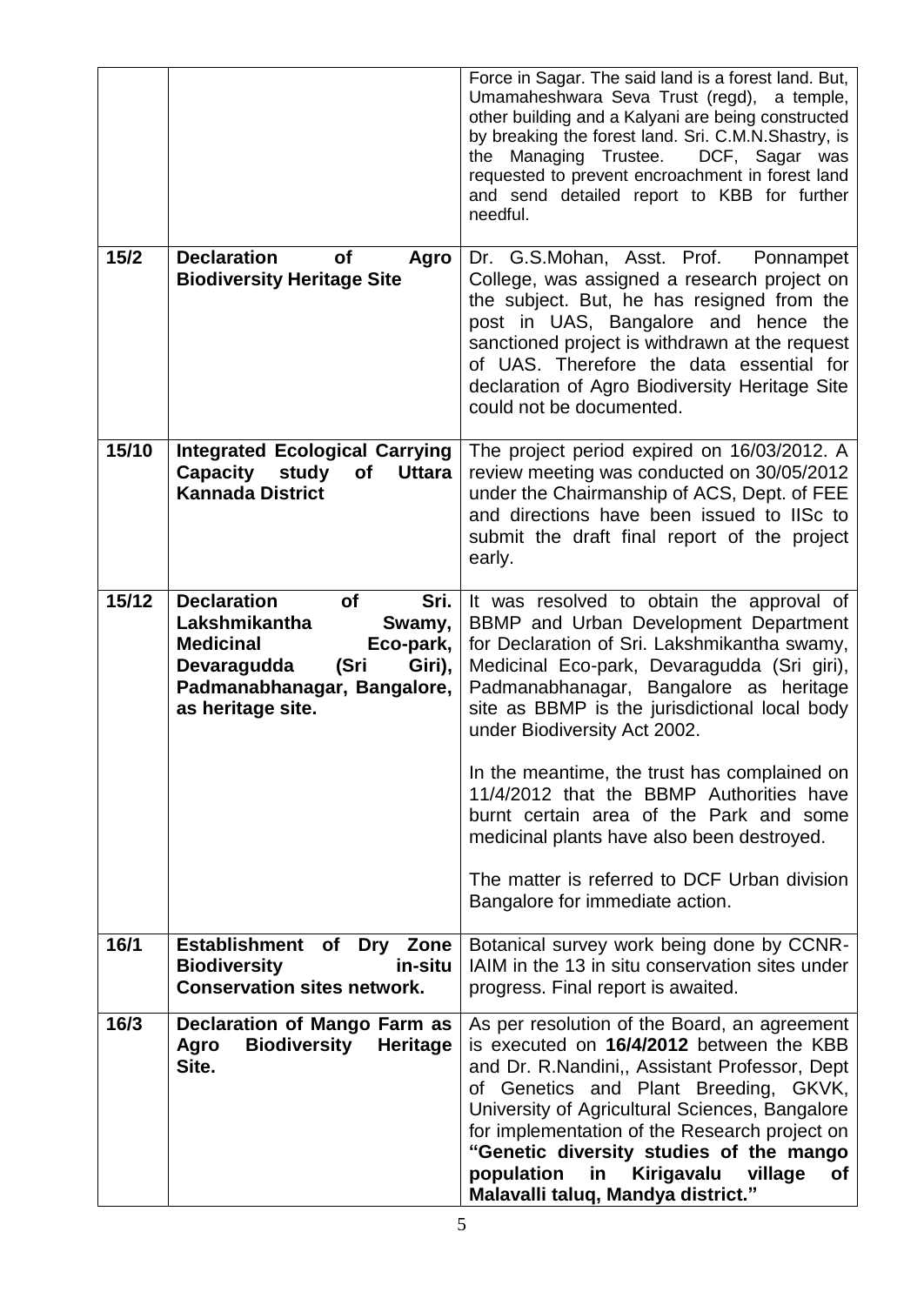|       |                                                                                                                                                                                             | The outcome of the project will be placed<br>before the Expert Committee on Heritage<br>Site.                                                                                                                                                                                                                                                                                                                                            |
|-------|---------------------------------------------------------------------------------------------------------------------------------------------------------------------------------------------|------------------------------------------------------------------------------------------------------------------------------------------------------------------------------------------------------------------------------------------------------------------------------------------------------------------------------------------------------------------------------------------------------------------------------------------|
| 16/4  | Project on Conservation and<br><b>Utilization of Deep water Rice</b><br>Genetic<br><b>Resources</b><br>the<br><b>of</b><br>Varada River Course in the<br><b>Western Ghats of Karnataka.</b> | Dr. G.S.Mohan, Asst. Prof. Ponnampet<br>College, was assigned a research project on<br>the subject. But he has resigned and hence<br>the sanctioned project is withdrawn.                                                                                                                                                                                                                                                                |
| 16/7  | <b>Biodiversity</b><br><b>Awareness</b><br>programs<br>in.<br>Eco<br>clubs<br>established<br><b>NGC</b><br>under<br>program.                                                                | It was decided to provide Rs. 2,500/- per Eco<br>Club per year for conducting awareness<br>programs on biodiversity. The matter is being<br>pursued with Commissioner, Dept. of Public<br>Instructions for nomination of government<br>schools and colleges. We did not get<br>expected response till date. However, as and<br>when applications are received, financial<br>assistance will be provided.                                 |
| 16/14 | Annual plan of operation for<br>balance amount of Rs. 22.393<br>lakhs.                                                                                                                      | The Secretary (E&E) informed the Board that<br>additional details have been asked by the<br>Finance Department and same is being<br>pursued.                                                                                                                                                                                                                                                                                             |
| 17/5  | <b>Biodiversity Atlas</b>                                                                                                                                                                   | A review meeting on the progress of project<br>07/07/2012<br>held<br>on<br>under<br>the<br>was<br>chairmanship of Principal Secretary, Dept.of<br>FEE.<br>Meeting proceedings are placed before the<br>Board for kind perusal. (Annexure8)                                                                                                                                                                                               |
| 18/4  | <b>Providing financial assistance</b><br>for Formation of Biodiversity<br><b>Management Committees and</b><br><b>Preparation</b><br><b>of</b><br>People's<br><b>Biodiversity Registers.</b> | Expression of Interest was invited for<br>preparation of PBRs along with formation of<br>BMCs and conducting Awareness Program<br>during the year 2012-13. 110 applications<br>were received and after technical and financial<br>evaluation, work is assigned to 21 agencies in<br>26 districts.<br>One day orientation program was also<br>conducted for the selected institutes/NGOs.                                                 |
| 18/7  | Project proposal on "Genetic<br>diversity studies of the Mango<br>plantation in Kirugavalu village<br>Malavalli taluk, Mandya<br>of<br>district".                                           | As per resolution of the Board, an agreement<br>is executed on 16/4/2012 between the KBB<br>and Dr. R.Nandini, Assistant Professor, Dept<br>of Genetics and Plant Breeding, GKVK,<br>University of Agricultural Sciences, Bangalore<br>for implementation of the Research project on<br>"Genetic diversity studies of the mango<br>population<br>Kirigavalu<br>village<br>in<br><b>of</b><br>Malavalli taluq, Mandya district." with the |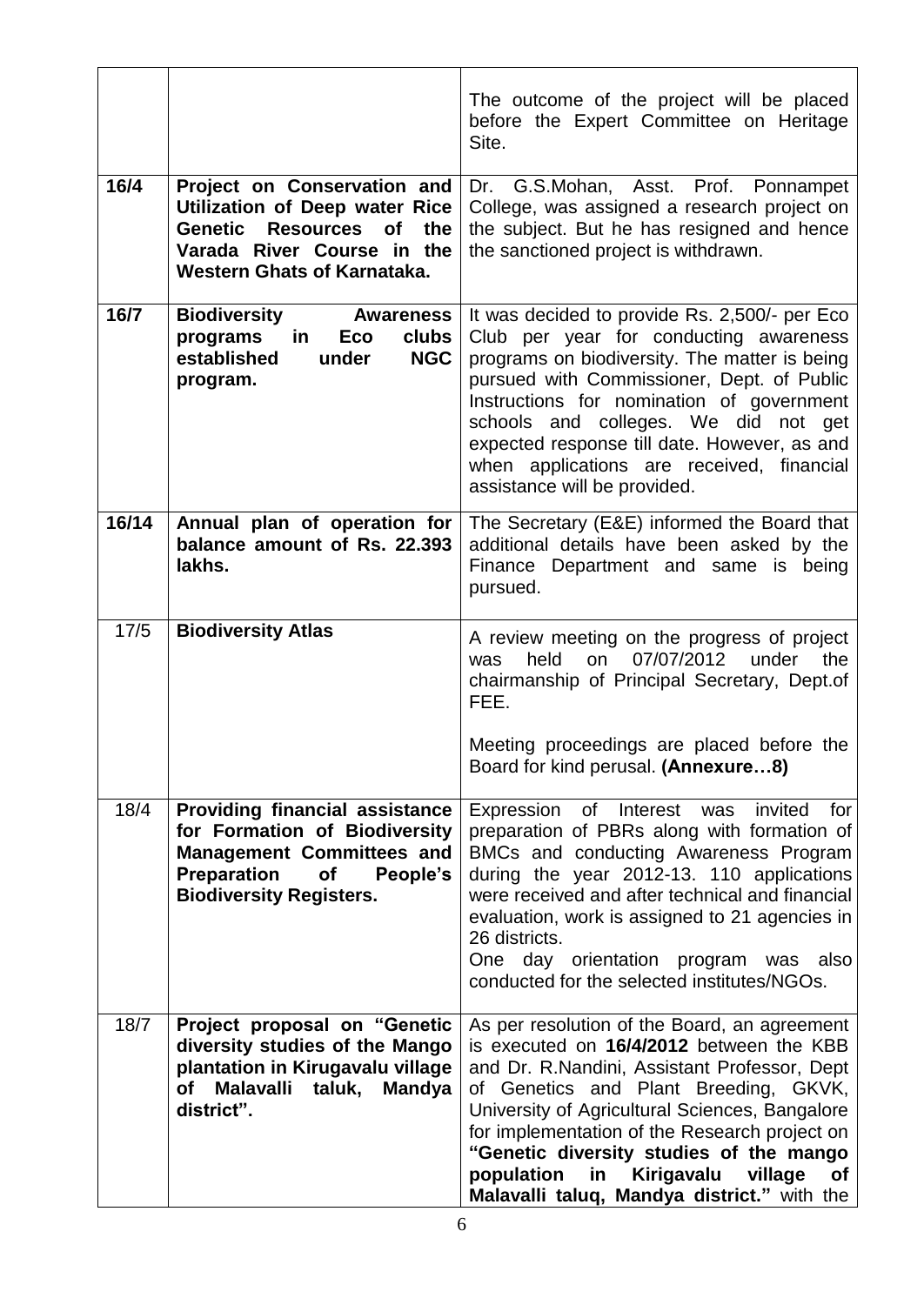|      |                                                                       | following objectives.                                                                                                                                                                                                                                                                                                                                                 |
|------|-----------------------------------------------------------------------|-----------------------------------------------------------------------------------------------------------------------------------------------------------------------------------------------------------------------------------------------------------------------------------------------------------------------------------------------------------------------|
|      |                                                                       | a. To determine the age of some of the<br>oldest trees.<br>b. Characterization and evaluation of the<br>trees (varieties) present in the garden.<br>c. Estimation of the extent of genetic<br>diversity of the population<br>d. To identify unique trees with special<br>features for commercial exploitation.<br>study work is under progress.<br>The<br>(Annexure9) |
| 19/1 | <b>Biodiversity Awards</b>                                            | As resolved in the 19 <sup>th</sup> Board Meeting, the<br>existing system of biodiversity awards is<br>reviewed. It is proposed to institute the<br>following Biodiversity Awards one in each<br>category.                                                                                                                                                            |
|      |                                                                       | 1. General category<br>2. Agro Biodiversity<br>3. Biodiversity Award for Women.<br>4. Best Biodiversity Management<br>Committee.<br>5. Best documentary film on Biodiversity.<br>Each<br>award<br>consists<br>prize<br>money<br>0f                                                                                                                                    |
|      |                                                                       | Rs.25,000/- and a certificate.<br>The proposal is placed before the board for<br>consideration. (Annexure10)                                                                                                                                                                                                                                                          |
| 19/6 | <b>Protection of</b><br>nimmoniana an anti cancer<br>medicinal plant. | <b>Nothapodytes</b>   The PCCF (HoFF) informed the Board that<br>Forest Department will take necessary action<br>regulate collection of Nothapodyets<br>to<br>nimmoniana. It was resolved that the PCCF<br>(HoFF) should bring action taken report in the<br>next meeting of the Board.                                                                               |
|      |                                                                       | Reply is awaited.                                                                                                                                                                                                                                                                                                                                                     |
|      |                                                                       | As per the suggestions of the NBA a proposal<br>has been submitted to Secretary (E&E) Dept<br>of FEE to recommend MoEF, GOI, to notify<br><b>Nothapodytes nimmoniana</b> under Section<br>38 of Biological Diversity Act 2002 as a plant<br>on the verge of extinction.                                                                                               |
|      |                                                                       | The matter is placed before the Board for<br>consideration. (Annexure11)                                                                                                                                                                                                                                                                                              |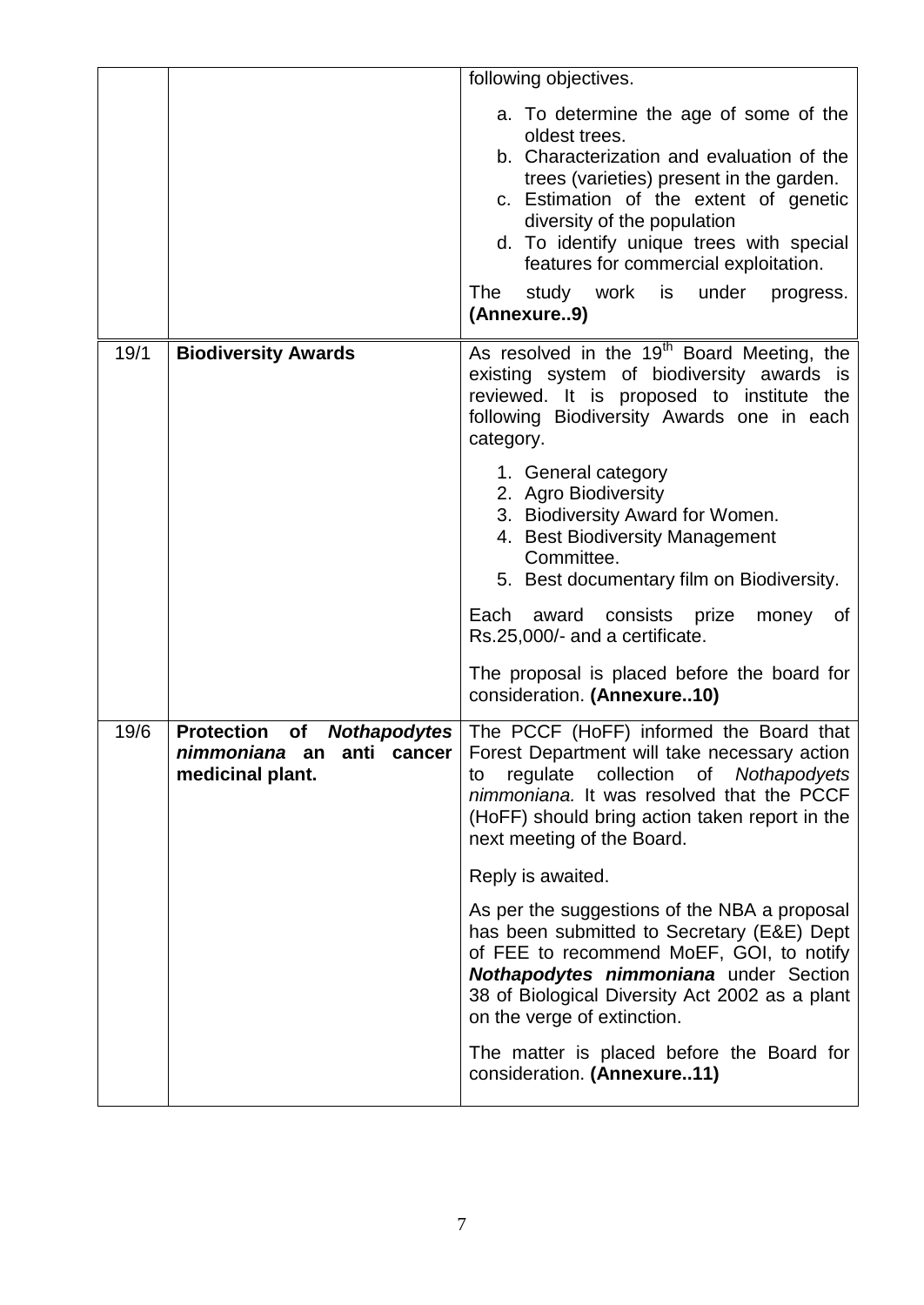| 19/7 | Utilization<br>Submission<br><b>of</b>   | As resolved in the 19 <sup>th</sup> Board Meeting, D.O. |  |
|------|------------------------------------------|---------------------------------------------------------|--|
|      | Certificate and vouchers for             | letters have been addressed to PCCF (HoFF)              |  |
|      | the works on dryzone insitu              | to issue show cause notices to Deputy                   |  |
|      | conservation<br>sites<br>and             | <b>Conservators of Forests, Territorial and Social</b>  |  |
|      | infrastructural<br>facilities<br>to      | Forestry Divisions, who have not submitted              |  |
|      | <b>Biodiversity</b><br><b>Management</b> | utilization certificates and vouchers for the           |  |
|      | <b>Committees</b>                        | released amount. The current status of                  |  |
|      |                                          | replies to show cause notices is yet to be              |  |
|      |                                          | received from PCCF (HoFF).                              |  |
|      |                                          |                                                         |  |
|      |                                          | Individual letters were also written to concern         |  |
|      |                                          | DCFs, Social Forestry and Territorial divisions         |  |
|      |                                          | to take immediate action in of his regard.              |  |
|      |                                          |                                                         |  |
|      |                                          | The same matter has been raised in the Audit            |  |
|      |                                          | para of AG Karnataka also. The details of the           |  |
|      |                                          | pending amount / UCs from DCFs is included              |  |
|      |                                          | in the Annexure.                                        |  |
|      |                                          |                                                         |  |
|      |                                          | The matter is placed before the Board for               |  |
|      |                                          | consideration. (Annexure12)                             |  |
|      |                                          |                                                         |  |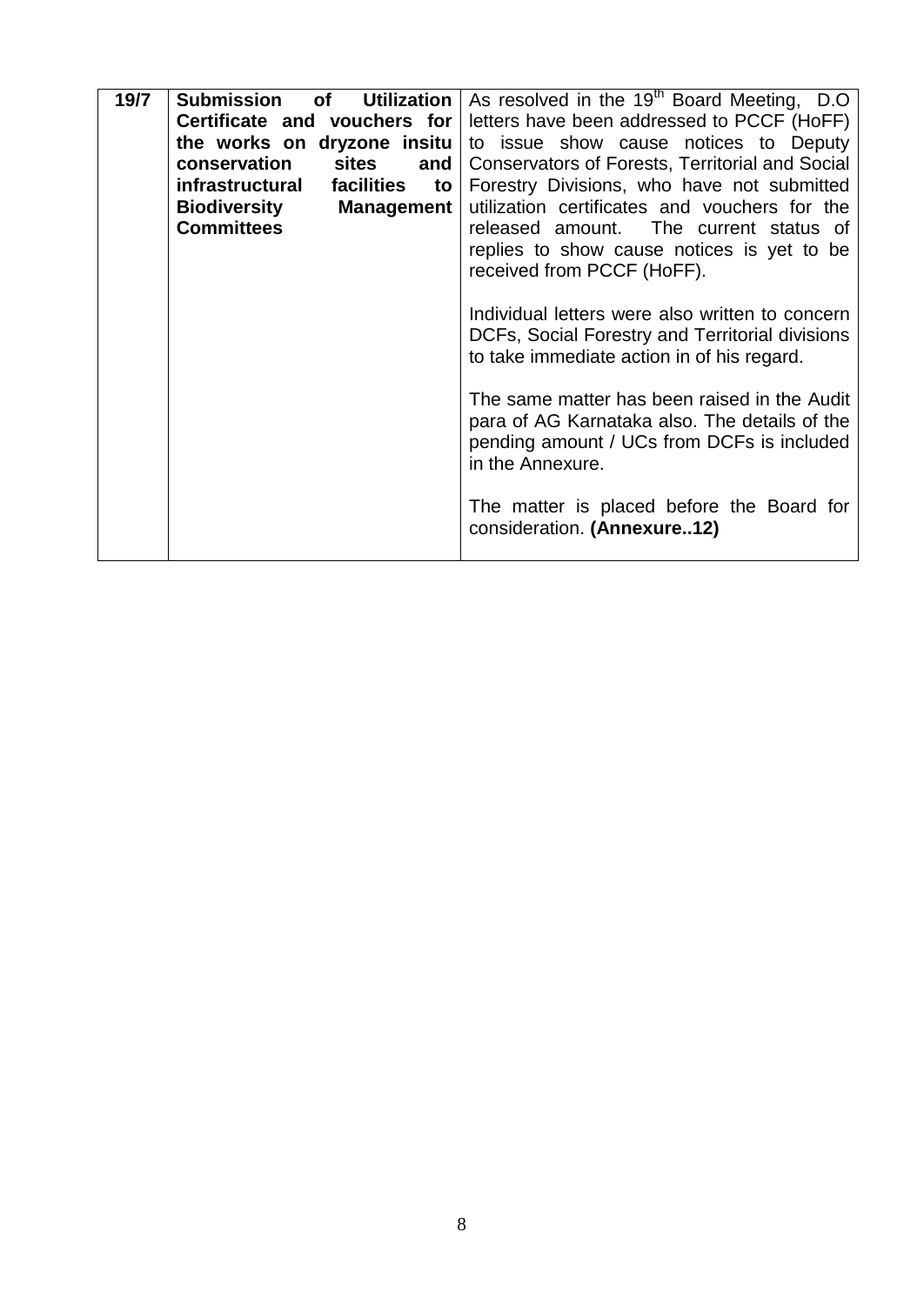| 20/1 | Approval of Annual plan of  <br>Operation for the year<br>2012-13                                                                                     | Annual plan of Operation for Rs. 170.00 lakhs for<br>the year 2012-13 has been prepared and<br>submitted to the Government. Copy placed<br>before the Board for kind information and<br>approval. (Annexure13)                                                                                                                                                                                                                                                                                           |
|------|-------------------------------------------------------------------------------------------------------------------------------------------------------|----------------------------------------------------------------------------------------------------------------------------------------------------------------------------------------------------------------------------------------------------------------------------------------------------------------------------------------------------------------------------------------------------------------------------------------------------------------------------------------------------------|
| 20/2 | Provisions of BD Act 2002<br>and KBD Rules 2005 and<br>of<br>manufacturing<br>issue<br>license to Bio<br>resource<br>based industries.                | Most of the Bio resource based industries,<br>traders, suppliers and wholesale dealers of bio-<br>resources are not submitting Form-I to KBB as<br>mandatory. And those who are submitting Form-I<br>are not furnishing vital information on exact<br>locations from where bio-resources are being<br>accessed.                                                                                                                                                                                          |
|      |                                                                                                                                                       | An advertisement was published in leading<br>Kannada and English dailies requesting all the<br>bio resources based industries and concerned to<br>comply with provisions of BD Act and Rules<br>thereof.                                                                                                                                                                                                                                                                                                 |
|      |                                                                                                                                                       | Though several industries have filed Form-I but<br>many important columns are not filled or<br>incorrectly filled. Therefore notices are being<br>issued to them to file proper Form-I.                                                                                                                                                                                                                                                                                                                  |
|      |                                                                                                                                                       | Manufacturing licenses to bio resource based<br>industries are issued by Department of AYUSH.<br>Director, Dept. of AYUSH<br>the<br>The<br>is<br>manufacturing license issuing authority and is<br>also Member of KBB.                                                                                                                                                                                                                                                                                   |
|      |                                                                                                                                                       | this connection Secretary (E&E)<br>In<br>was<br>requested to write to Principal Secretary, Dept of<br>Health & Family Welfare to direct the Director of<br>AYUSH to consult KBB to ensure compliance of<br>provisions of BD Act and Rules thereof by bio-<br>based<br>industries<br>before<br>resource<br>issuing<br>manufacturing licenses and also to cancel<br>manufacturing licenses of those bio resource<br>based industries who are not complying with<br>provisions of BD Act and Rules thereof. |
|      |                                                                                                                                                       | The subject is placed before the Board for<br>consideration. (Annexure14)                                                                                                                                                                                                                                                                                                                                                                                                                                |
| 20/3 | <b>Construction of Laboratory</b><br>building<br>$E-6$<br><b>Block</b><br>at<br>(Biodiversity Heritage Site)<br>of GKVK<br>Campus,<br>by<br>'InStem'. | 'InStem', an institute of Department of Bio<br>Technology, has sought<br>permission of the<br>Board to construct lab in E-6 Block of GKVK<br>BHS. UAS has leased 5 acres of land to<br>Department of Bio Technology on 29/12/2010.<br>Though the land comes under BHS and also part<br>of a reserved forest, Estate Officer, UAS, GKVK<br>has given no objection certificate to <i>InStem</i> .<br>Once the land is notified by Government as BHS                                                        |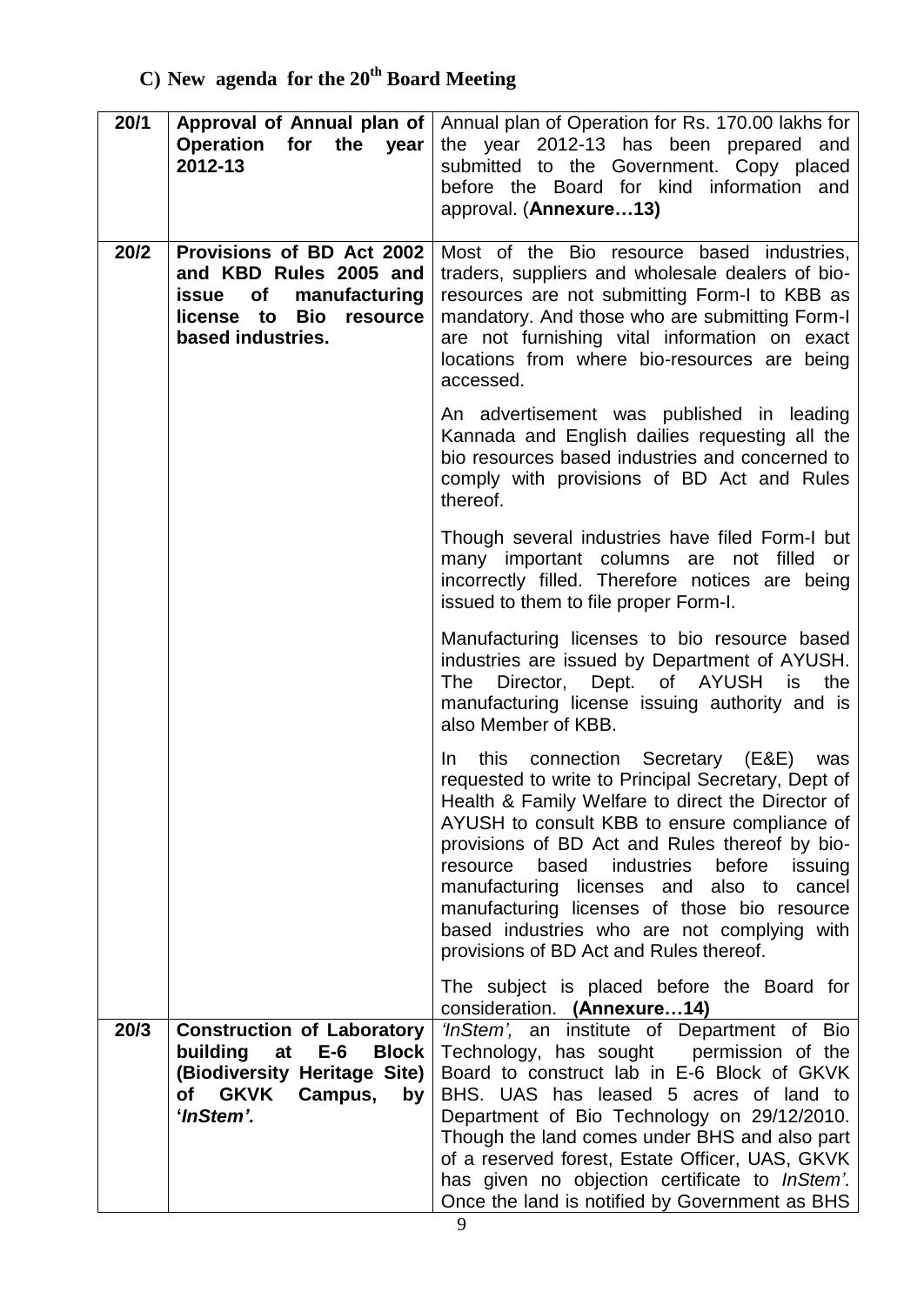|      |                                                                            | due to outstanding biodiversity value and having<br>the legal status as reserved forest, no part of the<br>land can be diverted for any other purpose. Thus<br>it is a clear case of violation of Biological<br>Diversity Act and Rules and Forest Act on the<br>part of UAS, Bangalore.<br>In the same matter in WP 28040/2009 Hon'ble<br>High court of Karnataka had directed Chief<br>Secretary to constitute a committee until which<br>no action is to be initiated further on the road<br>project nor should the area in question be<br>affected in any manner. In this connection<br>Environment Support Group, one<br>Οf<br>the<br>petitioners in the Writ Petition has submitted a<br>representation. |
|------|----------------------------------------------------------------------------|----------------------------------------------------------------------------------------------------------------------------------------------------------------------------------------------------------------------------------------------------------------------------------------------------------------------------------------------------------------------------------------------------------------------------------------------------------------------------------------------------------------------------------------------------------------------------------------------------------------------------------------------------------------------------------------------------------------|
|      |                                                                            | It is hereby submitted that there is urgent need to<br>direct UAS, Bangalore to preserve the integrity of<br>the GKVK Biodiversity Heritage Site and nothing<br>should be done to violate the sanctity of<br><b>Biological Diversity Act and Rules.</b><br>The matter is placed before the Board for<br>deliberation and decision. (Annexure15)                                                                                                                                                                                                                                                                                                                                                                |
| 20/4 | <b>Science</b><br><b>Express</b><br><b>Biodiversity Special</b>            | In the context of CoP-11 at Hyderabad MoEF in<br>collaboration with Ministry of Science<br>and<br>Technology has taken initiative to create mass<br>awareness throughout the country. In<br>this<br>an interactive mobile exhibition<br>connection<br>mounted on 16 coach AC train, "Science<br>Express: Biodiversity Special" is organized. The<br>train will run through more than 100 stations<br>between 5 <sup>th</sup> June 2012 to December 2012. It is<br>scheduled to be stationed at Hubli Railway<br>Station from $3rd$ to $6th$ September 2012 and at<br>Bellary Railway Station from 7 <sup>th</sup> to<br>$10^{\text{th}}$<br>September 2012. (Annexure16)                                       |
| 20/5 | <b>Parties</b><br><b>Conference</b><br><b>of</b><br>(CoP)-11 at Hyderabad. | 11 <sup>th</sup> Conference of Parties to United Nations'<br>Convention on Biodiversity is scheduled to be<br>held from 8 <sup>th</sup> to 19 <sup>th</sup> October 2012 at Hyderabad.<br>Karnataka Biodiversity Board in coordination with<br>NBA and MoEF is participating in the exhibition of<br>Posters, Publications, and live exhibits of seeds<br>indigenous varieties of crops.<br>Member<br>οf<br>secretary KBB has been assigned with the task<br>of compiling publications (Hard and Softcopy) of<br>all State Biodiversity Boards.<br>The available budget and resources are being<br>utilized for preparation and participation in CoP-<br>11 at Hyderabad.                                      |

# **Additional Principal Chief Conservator**

 **of Forests and Member Secretary.**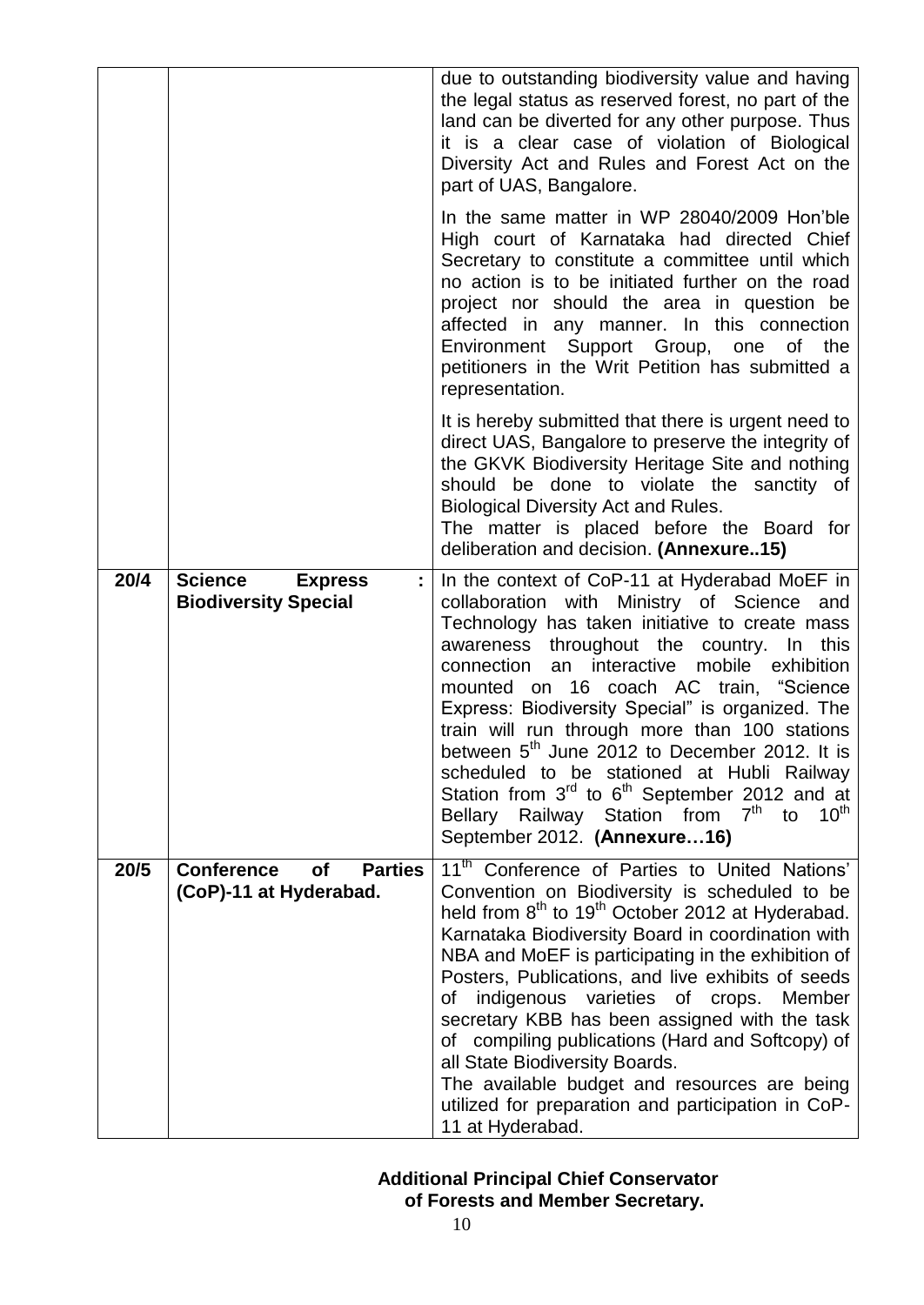### **KARNATAKA BIODIVERSITY BOARD 20th BOARD MEETING AGENDA**

### **INDEX**

| SI.<br><b>No</b> | <b>Subject</b>                                                                                                                                                                          | Page<br>No |
|------------------|-----------------------------------------------------------------------------------------------------------------------------------------------------------------------------------------|------------|
| $\mathbf{1}$     | Agenda for 20 <sup>th</sup> Board Meeting                                                                                                                                               | $1 - 8$    |
| $\overline{2}$   | Proceedings of the 19 <sup>th</sup> Board Meeting held on 20/01/2012                                                                                                                    | $11 - 17$  |
| 3                | Action taken on 19 <sup>th</sup> Board Meeting                                                                                                                                          | $1 - 8$    |
| 4                | New subjects for 20 <sup>th</sup> Board Meeting                                                                                                                                         | $9 - 10$   |
|                  | <b>Annexures</b>                                                                                                                                                                        |            |
| $\mathbf{1}$     | Filing up staff vacancies in Karnataka Biodiversity Board                                                                                                                               | 18         |
| $\overline{2}$   | Establishment of Dry Zone Biodiversity Conservation Site networks                                                                                                                       | 19         |
| 3                | <b>Protection of Mangroves</b>                                                                                                                                                          | 20         |
| 4                | Bt. Brinjal - Bt. Crop                                                                                                                                                                  | $21 - 24$  |
| 5                | Removal of some species from the purview of Biological Diversity Act<br>2002 under Section-40.                                                                                          | 25         |
| 6                | Heritage Site Management Rules                                                                                                                                                          | 26-29      |
| $\overline{7}$   | Amendment to Karnataka Tree Preservation Act.                                                                                                                                           | 30         |
| 8                | <b>Biodiversity Atlas</b>                                                                                                                                                               | $31 - 32$  |
| 9                | Project proposal on "Genetic diversity studies of the Mango plantation<br>in Kirugavalu village of Malavalli taluk, Mandya district".                                                   | 33-36      |
| 10               | <b>Biodiversity Awards</b>                                                                                                                                                              | $37 - 42$  |
| 11               | Protection of Nothapodyets nimmoniana an anti cancer medicinal<br>plant.                                                                                                                | 43-44      |
| 12               | Submission of Utilization Certificate and vouchers for the works on<br>dryzone insitu conservation sites and infrastructural facilities to<br><b>Biodiversity Management Committees</b> | 45-47      |
| 13               | Approval of Annual plan of Operation for the year 2012-13                                                                                                                               | 48-50      |
| 14               | Provisions of BD Act 2002 and KBD Rules 2005 and issue of<br>manufacturing license to Bio resource based industries                                                                     | $51 - 55$  |
| 15               | Construction of Laboratory building at E-6 Block (Biodiversity Heritage<br>Site) of GKVK Campus, by ' <i>InStem'</i>                                                                    | 56-61      |
| 16               | <b>Science Express: Biodiversity Special</b>                                                                                                                                            | 62-64      |
| 17               | Conduct of 2 <sup>nd</sup> Indian Biodiversity Congress                                                                                                                                 | 65-67      |